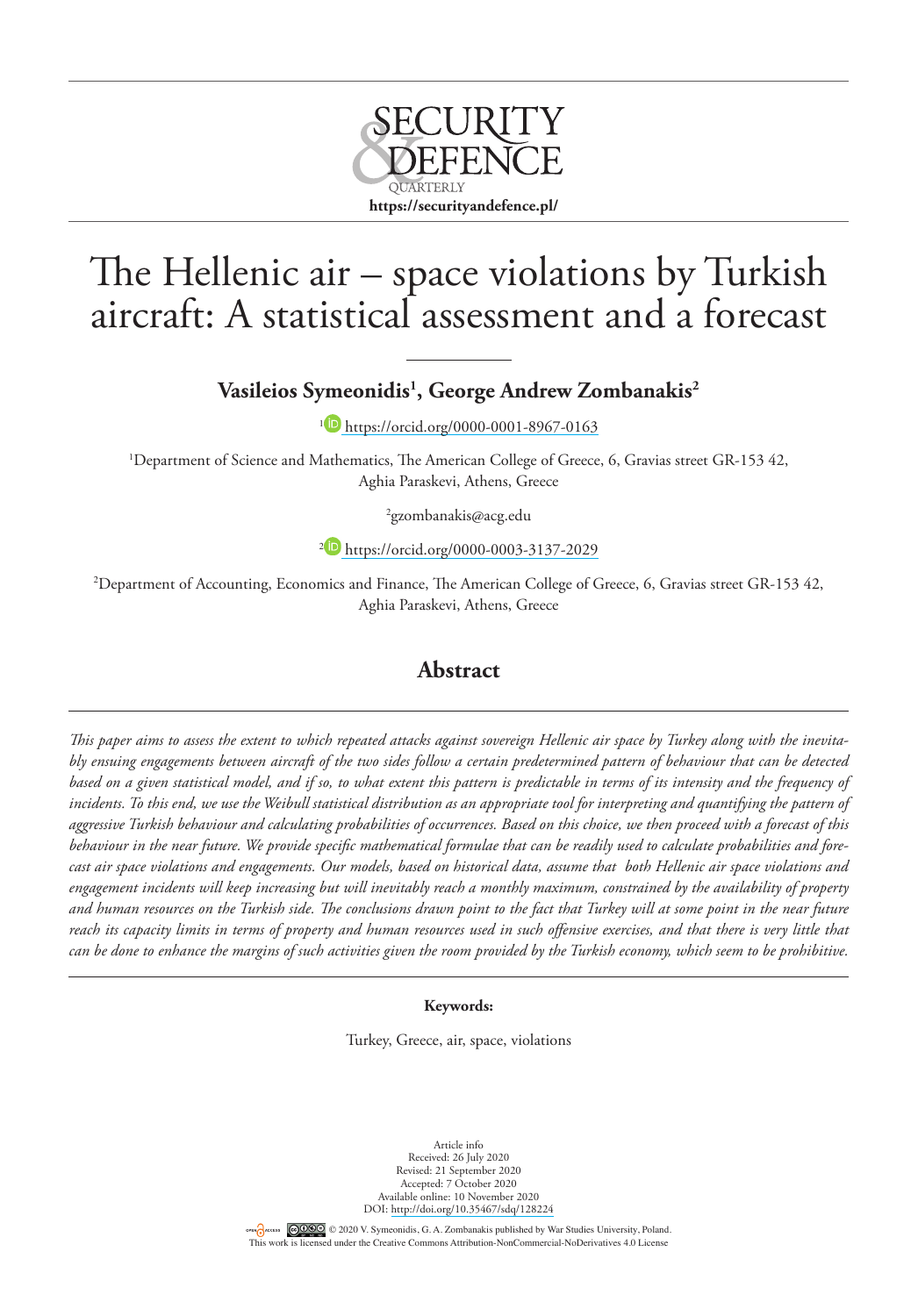# **Introduction**

The first violations of Hellenic airspace by Turkish fighter jets occurred in May 1964 and were linked to the tension that prevailed in Cyprus at the time. In April 1975, Turkey asked Greece to limit the Hellenic national airspace to six nautical miles down from ten which has been internationally declared and acknowledged. Since then, Turkey has begun to question Hellenic airspace ranging between six and ten miles. Solving the problem would involve either reducing the Hellenic airspace to six miles, which is not an option for the Greek side, or increasing the territorial waters to ten miles, an option that the Greeks failed to implement. The intermediate solution chosen, i.e. sending Hellenic Air Force fighters to intercept the corresponding Turkish ones, has led to a dead-end since then.

This paper does not aspire to offer an extensive examination of the geopolitical or strategic aspects of the Greek-Turkish conflict, simply aiming at emphasising a rather technical dimension of it. What in fact we seek to investigate is the extent to which repeated attacks against Hellenic sovereign air space, which by now have developed to be a modus vivendi, reveal a certain model of behaviour, follow a certain train of thought, or pattern of reasoning. To this end, the paper is structured as follows: Section II provides a description of the data used in the analysis, while the next section links the data earlier described to the geopolitical developments in the area. Section IV fits aggressive Turkish behaviour to a statistical model which is then used to forecast this behaviour in the future in Section V. The results and the conclusions drawn are presented in the last section of the paper.

# **The dataset description**

The activity of the THK (Türk Hava Kuvvetleri) in the Aegean either concerns cases of both a Hellenic FIR entry without informing the Hellenic Control Authority about the identity of the incoming aircraft and cases of unauthorised use of Hellenic Air Space. Refusal of an intruding aircraft to comply with the international regulations entails the use of force or the threat of use of force by the HAF (Hellenic Air Force). In most cases, the intruding aircraft abides with regulations and leaves. There have been cases, however, in which a refusal to abide leads to engagements before the intruder is eventually compelled to leave Hellenic Air Space1 . This paper tackles all the above forms of actions on the part of the THK, but placing emphasis on the persistence of the Turkish aircraft in ignoring international regulations, which eventually leads to an engagement.

Throughout this study, we will deal with monthly datasets spanning 11 years (2009- 2019) provided by the Hellenic Air Force (Hellenic Air Force General Staff, 2020). More specifically, we will consider the following categories: National Airspace Violations, Total Aircraft Involved, Armed Aircraft Violations and Engagements. Since the total number of observations for each category is 132 (11 years, 12 months), we consider 4 datasets of 132 observations in total. A graphical observation of the raw data used and an aggregate summing up is presented in Figure 1 and Table 1 respectively.



*1.The inconsistency of the Turkish policy on this issue can be highlighted by reminding that on the 24th of November 2015 a THK F-16 shot down a Russian Su-24 after no more than 17 seconds in the Turkish air space.*

**Figure 1. The overall picture at a glance (Hellenic Air Force Database, 2020)**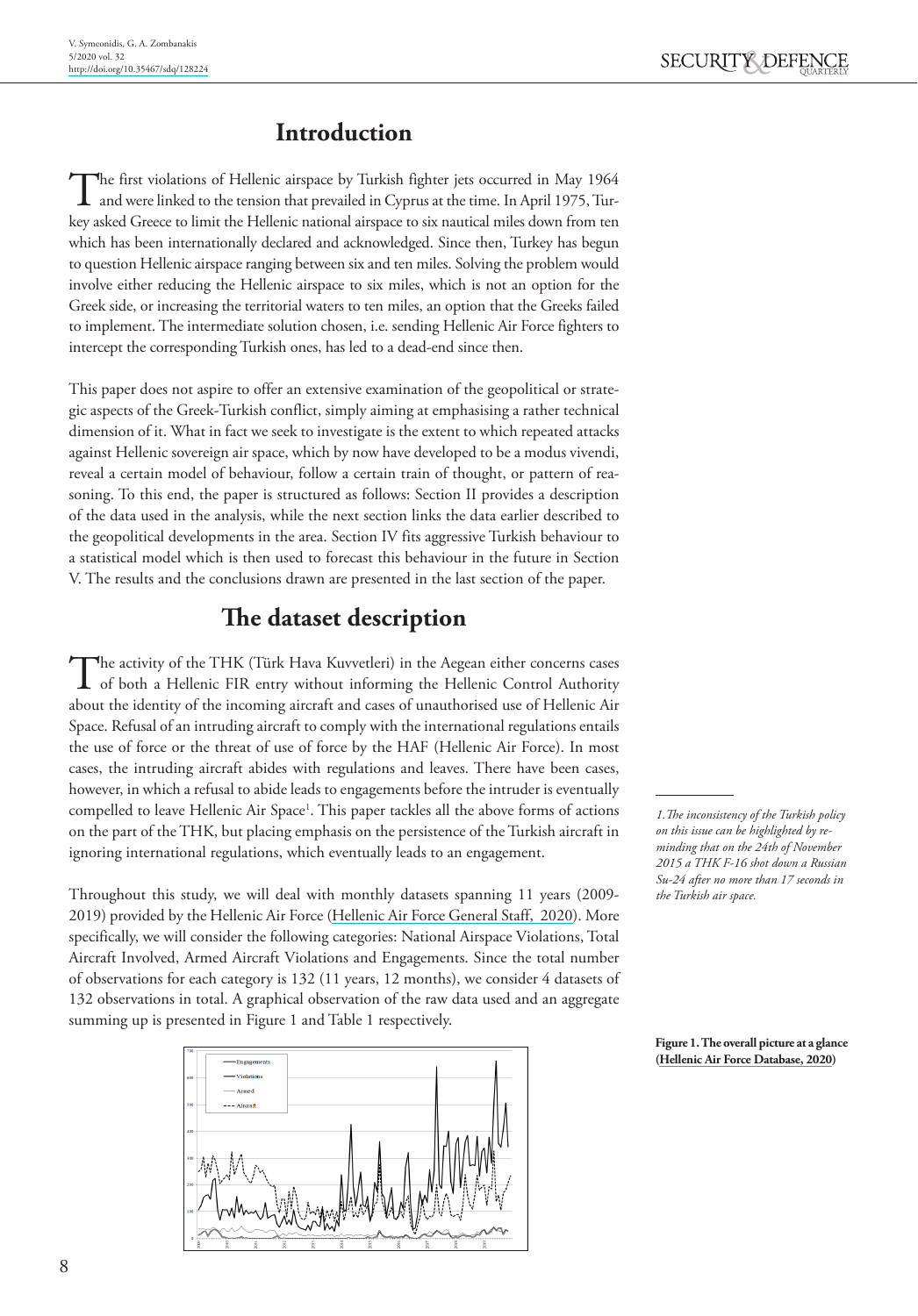| Years 2009-2019               | <b>Engagements</b> | <b>Violations</b> | Armed    | <b>Total Aircraft</b> |
|-------------------------------|--------------------|-------------------|----------|-----------------------|
| Total                         | 1,108              | 22,690            | 2,555    | 20,036                |
| Monthly Minimum               | $_{0}$             | 26                | $\theta$ | 15                    |
| Monthly Maximum               | 57                 | 663               | 46       | 327                   |
| Monthly Mean                  | 8.4                | 171.9             | 19.4     | 151.8                 |
| Monthly Standard<br>Deviation | 11.5               | 129.8             | 10.5     | 73.8                  |

**Table 1. A brief descriptive summary of the datasets (Hellenic Air Force Database, 2020)**

Averaging the data on a per-month basis, the following graphs (Figures 2 a, b, c, d) show a significant rise of all four categories during the second quarter (Q2) of each year. This difference can be supported using statistical hypothesis testing, but we feel that this conclusion can be readily reached just by observing the per-month graphs. The rest of the quarters (Q1, Q3 and Q4) do not follow a consistent rise/drop pattern for all categories<sup>2</sup>.



*2. To this end, and bearing in mind that we can come up with the appropriate weight factors depending on the quarter we examine, we found that based on airspace violations, it makes sense when we later forecast to scale everything up with 1.09 for Q2, and with 0.91 for Q1, Q3, Q4. These factors are a direct consequence of the fact that the total violations for Q2 were 7,339, while the total violations for Q1, Q3, and Q4 were 15,351. Hence, dividing the last number by 3, we find that the average total violations for Q1, Q3, Q4 were 5,117, which results in a ratio of 41/59 and hence the above scaling.* 

# **The reasoning for offensive behaviour by Turkey**

The reasoning behind the prolonged pressure exercised by Turkey is threefold: firstly, dem-<br>onstrating geopolitical claims in the broader Aegean area; secondly, testing the HAF speed of reaction while driving it to its limits; and thirdly, training and accustoming its pilots in what it regards as a prospective operational environment. This behaviour has not been uniform or flat. On the contrary, it has undergone significant variations, both of a short-term and a longterm character, depending on the period under consideration. Thus, since the acceptance of the Papoulia–Yilmaz memorandum terms by both the Greek and the Turkish side in 1988, friction has been avoided during the high tourist season (i.e. the summer months) as well as the major religious holidays on both sides. This explains the emphasis on the second quarter of each year which may thus be explained by the reasoning of the so called "base effect"3 .

The Syrian entanglement of the Turkish armed forces between 2011 and 2015 seems to be behind the relatively "low profile" of the THK activity in the Aegean and, especially, the number of engagements which require experienced pilots. Since 2017, however, with Turkey conforming with the Russian–Syrian Agreement, a large number of experienced

**Figure 2. Monthly averages (Hellenic Air Force Database, 2020)**

*<sup>3.</sup> The strong preference for the month of May by the intruding THK has been attributed as a "celebration" for the fall of Constantinople (29th of May 1453); however, with no strong evidence to support this explanation.*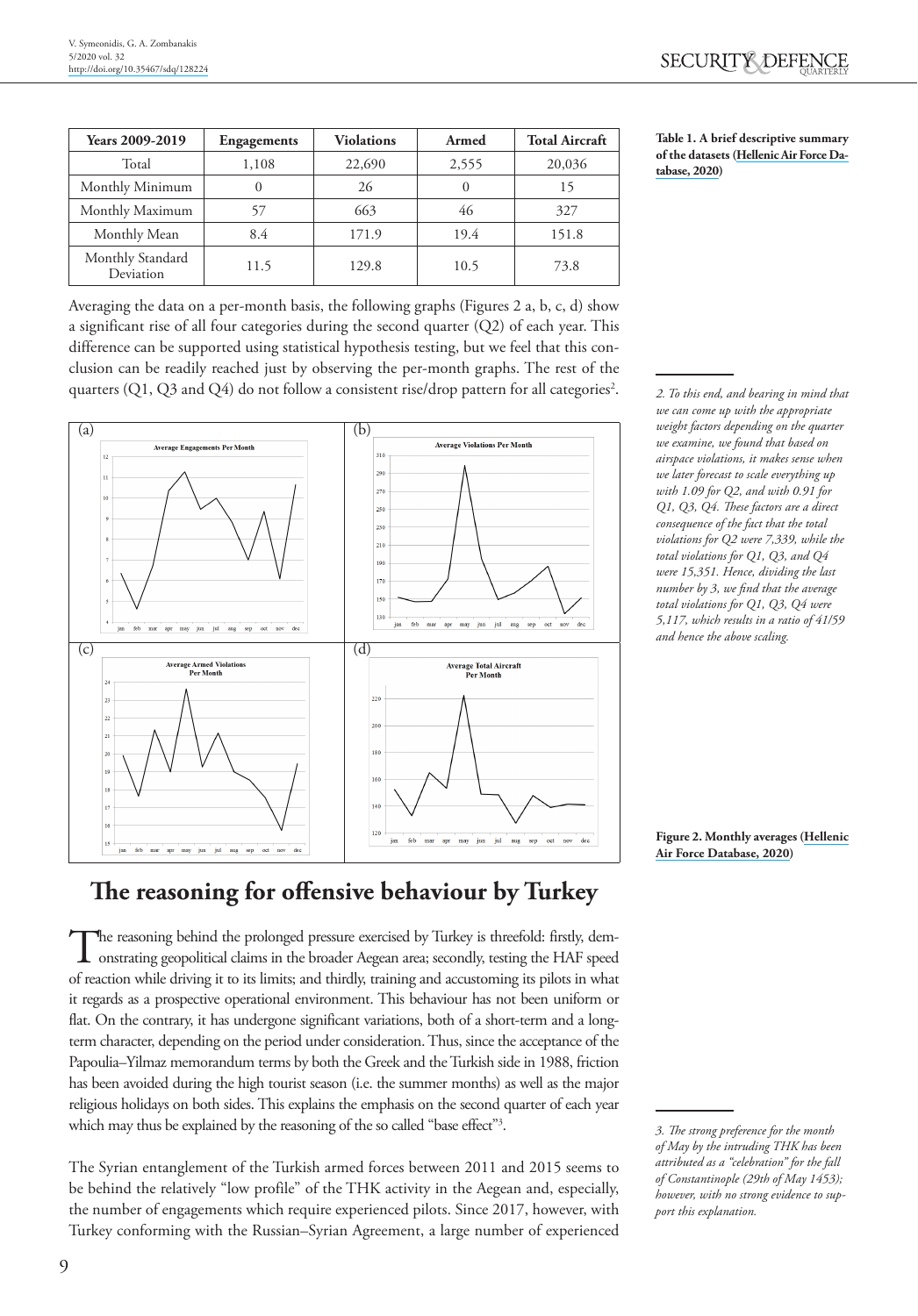pilots were released to return to the Aegean front, this causing the cases and intensity of the Turkish presence in the area to rise to a considerable extent.

A great deal has been written concerning the impact of the July 2016 coup on the Turkish defence forces and, especially, on the THK. The fact is that after 2016, the pattern of the offensive behaviour against Greece has remained the same despite the military coup and the fact that in terms of intensity (proxied by engagements) it was temporarily downgraded due to the lack of experienced pilots<sup>4</sup>. During the last year of the period under study, the recovery of the THK in terms of pilot ability seems to be almost complete, with the number of engagements increasing dramatically and pushing pilots and equipment to their limits. This latest development is better described when considering that in the recent past, almost all armed THK aircraft intrusions in Hellenic air space develop into engagements (Figure 3).



*4. After the 2015 coup and the arrest of a large number of pilots, the ratio of pilots per aircraft dropped from 1.5/1 down to 0.5/1. To deal with the problem, the authorities have encouraged the return to active duty of several retired pilots (about 400).It appears that the 1.5/1 ratio has now been restored.*

**Figure 3. Time convergence of armed aircraft to engagements (Hellenic Air Force Database, 2020)**

In terms of geographical distribution during the period 2009-2012, the emphasis of airspace violation focused on the central Aegean with less activity observed in the north Aegean and even less in the south. By contrast, since 2013, the emphasis has shifted to the south and southeast Aegean to underline the Turkish energy claims in the area. This intense activity has been supported mainly by a fully modernised F-16 fleet to which 30 new aircraft of this type have been recently added. The activity is further supported by extensive use of Bayractar UAVs and naval air force units, while a considerable extent of force multiplication is granted thanks to seven Boeing KC-135 Stratotanker aerial refueling aircraft.

The next issue to tackle is the extent to which such extensive activity can be financed. It appears that unlike Greece, in which the overwhelming majority of the defence equipment used is imported, Turkey supports about 70% of its armed forces requirements based on domestic production, thus contributing to its GDP growth and unemployment reduction (Doulos *et al.*, 2020). Despite the considerable involvement of the domestic defence industrial base to the armed forces procurement, the ambitious geopolitical plans of Turkey which extend from Syria to Libya, for the time being, will be rather difficult to finance given the dismal state of the Turkish economy<sup>5</sup>.

# **The choice of the model**

In the context described above, we have already pointed out that the task which the paper<br>faces is to consider the extent to which the THK's offensive behaviour in the Aegean and n the context described above, we have already pointed out that the task which the paper the eastern Mediterranean follows a certain pattern of statistical behaviour. If this is the case, then we shall use this pattern to forecast airspace violations and engagements, which may be considered to represent the low – and high – intensity forms of intrusion in Hellenic air space.

Based on the overall shape of the histograms presented in Appendix A, it is reasonable to assume that they follow a right-skewed statistical distribution. Applying the statistical method of Hypothesis Testing for goodness-of-fit, we can show that the Weibull distribution (Weibull, 1951) is an appropriate choice for interpreting both the Hellenic air space violations pattern by

*5. Turkey is more or less isolated on the global stage, and relations with the US and the EU are poor. The country has large external financing needs and its private sector is heavily indebted in foreign currency, making it particularly vulnerable to deteriorating global economic conditions and high investor risk aversion. The collapse of Turkey's large tourism sector, wide twin deficits and a renewed lira sell-off will result in real GDP contracting by 5.2% in 2020 (OECD, 2020a).*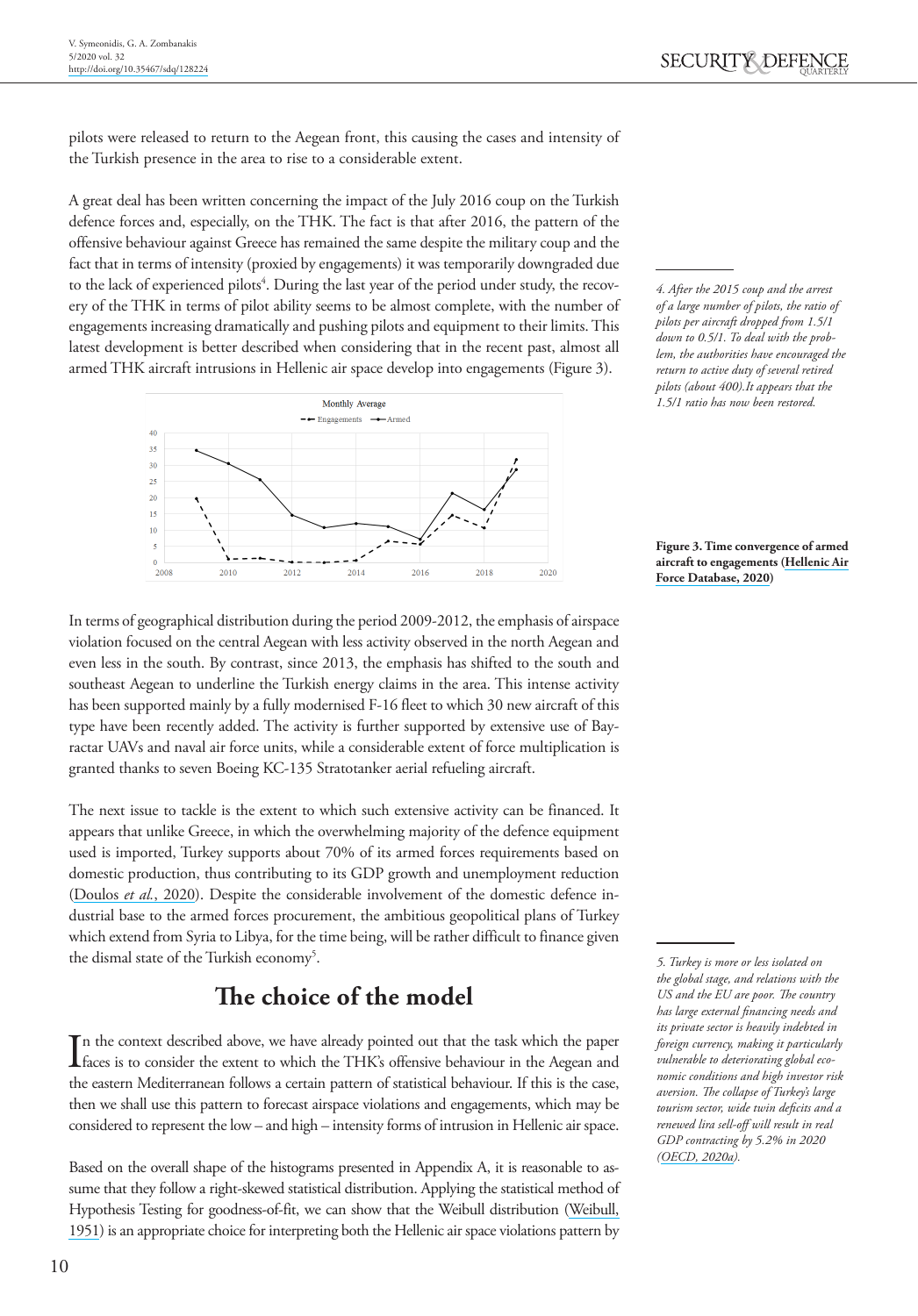THK as well as the frequency of engagements and incidents between HAF and THK aircraft.

The Probability Density Function of the Weibull distribution is given by

$$
f(x) = \frac{\beta}{\alpha} \left(\frac{x}{\alpha}\right)^{\beta-1} e^{-\left(\frac{x}{\alpha}\right)^{\beta}}
$$

where  $\alpha$ ,  $\beta$  are positive parameters. This distribution is widely used to model time-to-failure of components (Rinne, 2009; McCool, 2012). Details on the fitting method and the reasoning for selecting the Weibull distribution model for describing the Hellenic air space violations pattern, as well as the frequency of engagements incidents between HAF and THK aircraft, are given in Appendix B and C.

## **Forecasting the Turkish pressure in the area**

Having established the model that best describes the pattern of behaviour in each of the two data categories, namely Hellenic airspace violations and engagements, we proceed with presenting our forecasting models based on the 2010-2019 period.

# **V.1. Logistic forecast of airspace violations with upper bound**

Airspace violations for the period 2010-2019 exhibit rapid growth. Linear regression could be beneficial, but we feel that it does not capture the qualitative nature of the data. Also, although an exponential model for such increase would be appropriate for the initial part, it is probably too aggressive in terms of growth.

Borrowing ideas from population growth that has been applied to a diverse set of disciplines (McKendrick *et al.*, 1912; Edelstein-Keshet, 1988; Allen, 2007), we realise that an exponential increase of airspace violations will be, beyond a certain point, unrealistic. This is due to the fact that the Turkish side is faced with limited property and human resources (available aircraft, pilots, logistic support etc.). We consider it, therefore, more realistic to use the logistic growth, which exhibits a rapid initial rising pattern followed by a saturation based on the maximum possible airspace violations that can be expected on a monthly basis. We, therefore, resort to a logistic least-squares fit for each year to the data from 2010-2019. We calculate the squared differences of the actual minus the predicted values from the model and use Microsoft Excel's Solver to minimise the sum by varying the parameters in the exponent. The maximum number for the monthly airspace violations assumed is 1000 used as an upper bound or "carrying capacity", based on empirical and historical observations<sup>6</sup>.



*6. TUsing the Weibull distribution, the probability of more than 1,000 monthly airspace violations is less than 0.03%. This is easily checked via our model as described in Appendix B by typing: "1-WEIBULL.DIST(1000, 1.28, 191.11, 1".*

**Figure 4. Forecasting airspace violations (monthly maximum: 1000) (a) Using historical data (b) Forecasting the period until 2030**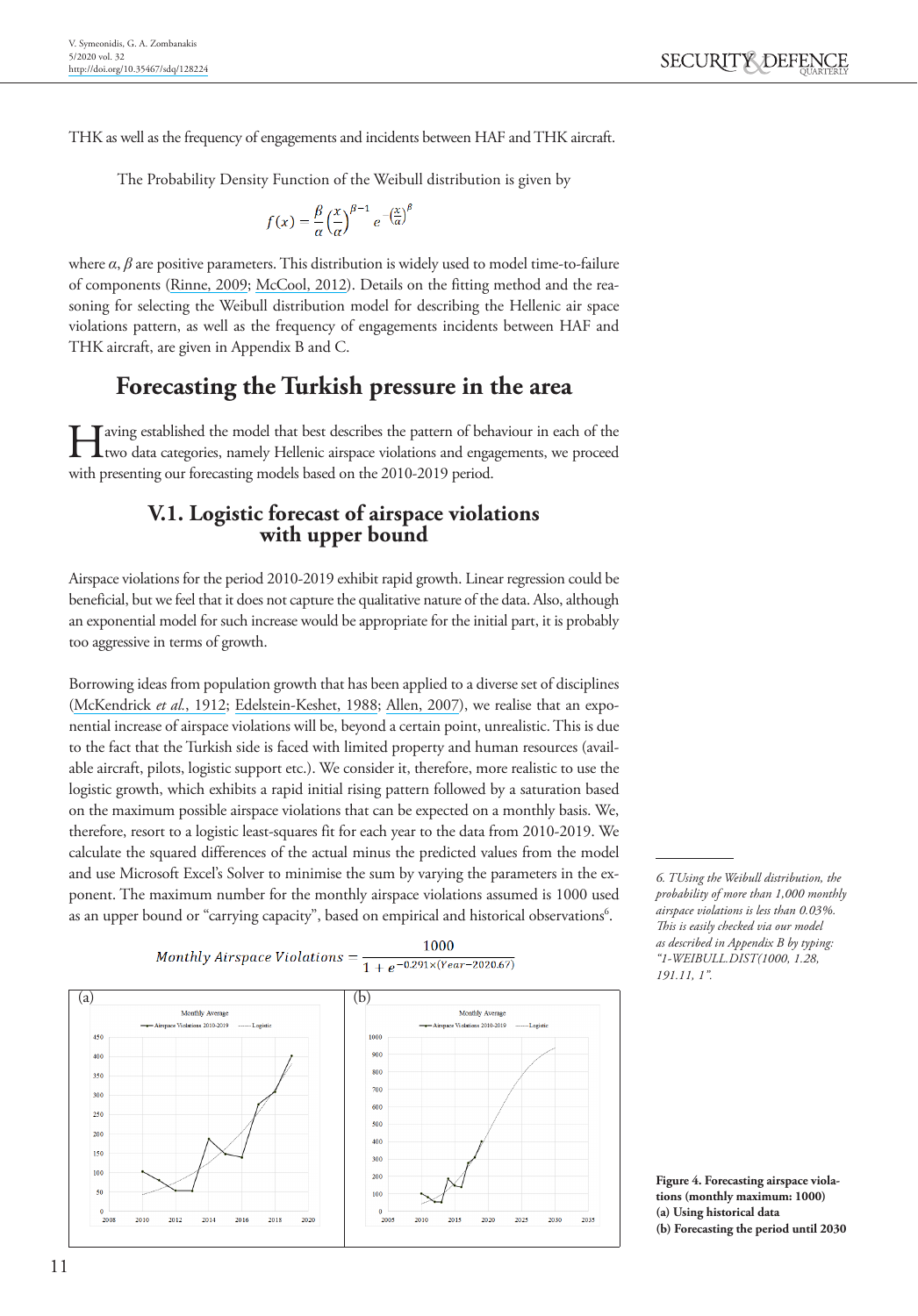An example of the forecast works as follows: for the year 2021, the model predicts that on a monthly basis, the airspace violations will amount to an average of

Monthly Airspace Violations for 
$$
2021 = \frac{1000}{1 + e^{-0.291 \times (2021 - 2020.67)}} = 524
$$

We can fine-tune this forecast with the appropriate scaling for the different quarters, as we discussed earlier (in footnote 2). An example of the forecast works as follows: for the second quarter (Q2) of 2021 the model predicts that on a monthly basis, the airspace violations will amount to an average of

Q2 Monthly Airspace Violations for  $2021 = 1.09 \times 524 = 571$ 

### **V.2. Logistic Forecast of Engagements with Upper Bound**

We perform a similar procedure for forecasting monthly engagements, based on the logistic model, as before. Again, we calculate the squared differences of the actual minus the predicted values from the model and use Microsoft Excel's Solver to minimise the sum by varying the parameters in the exponent setting as an upper bound 100 engagements per month<sup>7</sup>.

100

**Monthly Engagements**  $\frac{1}{1+e^{-0.626 \times (Year-2020.44)}}$ 



*7. Using the Weibull distribution, the probability of more than 100 monthly engagements is less than 0.49%. This is easily checked via our model as described in Appendix C by typing:" 1-WEIBULL. DIST(100, 0.64, 7.31, 1)".*

**Figure 5. Forecasting engagements (monthly maximum: 100) (a) Using historical data (b) Forecasting the period until 2030**

An example of the forecast works as follows: for the year 2021, the model predicts that on a monthly basis, if we accept the maximum 100 monthly engagements scenario, the engagements will amount to an average of

Monthly Engineers for 2021 = 
$$
\frac{100}{1 + e^{-0.626 \times (Year - 2020.44)}} = 59
$$

We can again fine-tune the predictions depending on which quarter we consider: For Q2 we scale with 1.09.

Q2 Monthly Engagements for  $2021 = 1.09 \times 59 = 64$ 

## **Discussion and conclusions**

Given the above, our model concludes that the offensive behaviour of Turkey, as ex-<br>pressed by the pattern of Hellenic airspace violations as well as engagement incidents between HAF and THK aircraft, does not show any signs of fatigue.

In an attempt to proceed to a forecasting exercise and despite the constraints in terms of property and human resources facing the Turkish side (pilots, aircraft etc.), we have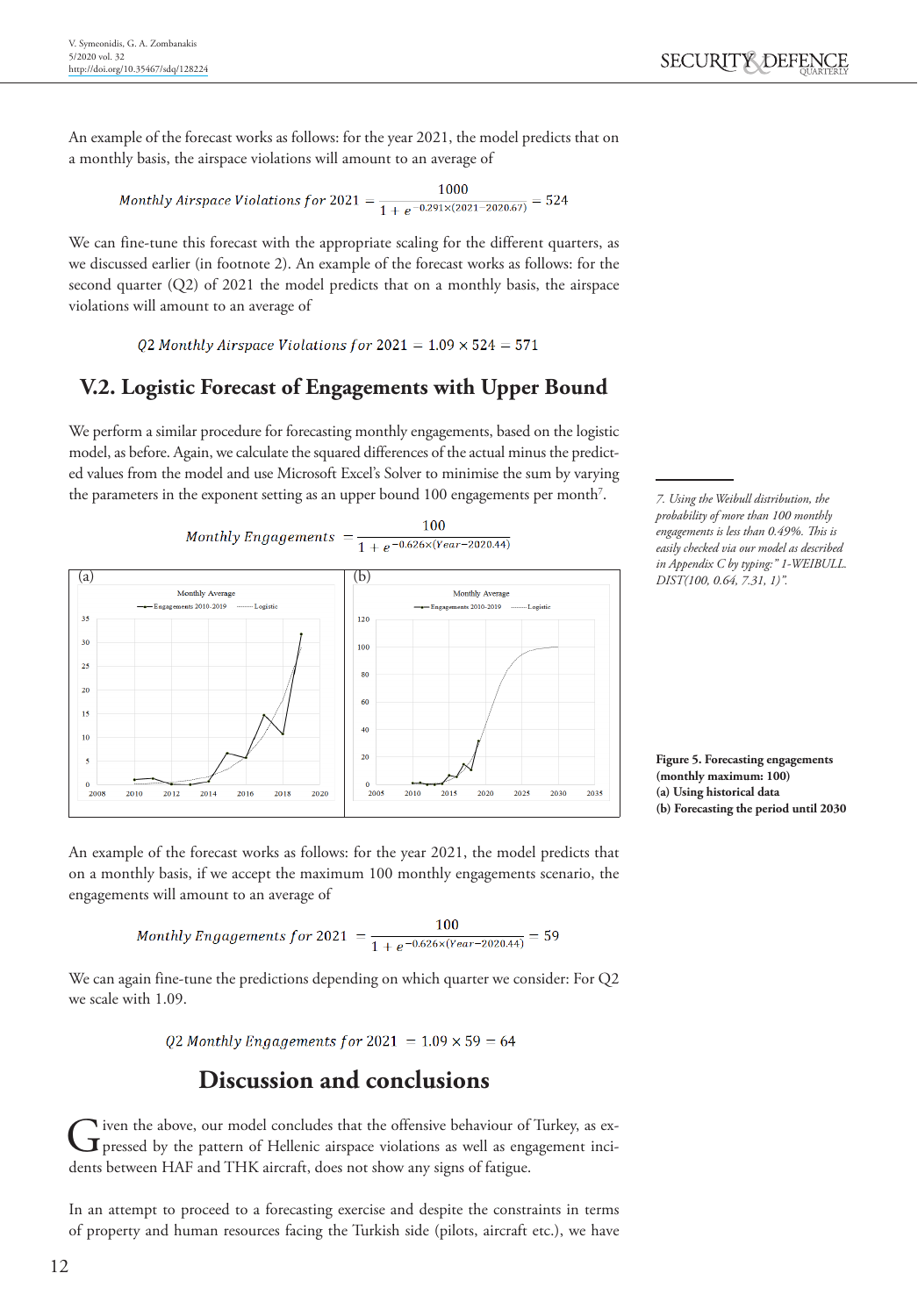allowed for generous room for a possible increase of such attempts in the future (1000 monthly airspace violations and 100 monthly engagements). Despite such generous margins provided for our forecast, the monthly figures predicted for the year 2020 seem to be quite successful and certainly far from reaching the maximum provided for this forecasting exercise. Indeed:

(i) The model predicts that the average 2020 monthly airspace violations will be 451 with a high of 492 in the second quarter. The actual data provided thus far (June 2020) indicates that the average is 491 for the first half of the year.

1000  $\textit{Monthly Airspace Violations for 2020} = \frac{1000}{1+e^{-0.291\times(2020-2020.67)}} = 451$ 

(ii) The model predicts that the average 2020 monthly engagements will be 43 with a high of 47 in the second quarter. The actual data provided thus far (June 2020) indicates that the average is 45 for the first half of the year.

Monthly Engagements for 2020 =  $\frac{100}{1+e^{-0.626 \times (2020-2020.44)}}$  = 43

(iii) In terms of the forecast maximum and based on the 2009-2019 figures, we calculate that there is only a 1% probability that the number of monthly airspace violation incidents exceeds 632. Likewise, in the case of engagement incidents, a more demanding form of challenge, we calculate that there is only a 1% probability that they will be more than 80 per month.

However, these conclusions just relate to the statistical part of the problem. To proceed with a more integrated assessment, one has to take into consideration the following additional developments:

Violations of Hellenic airspace and engagements with HAF aircraft are not the only forms of pressure exercised by Turkey. Turkish aggressiveness has extended in the Aegean Sea in the form violation by Turkish ships of Hellenic territorial waters, with the latest form of pressure being the dispatch of drill-ships in the Aegean, which Turkey calls "Blue Homeland", following similar tactics as in the case of the eastern Mediterranean. However, a primary source of threat is the massive influx of illegal emigrants from Turkey. In fact, about a year ago, the Turkish interior minister threatened that "If Turkey unblocks irregular migrant flows, no government in Europe will be able to withstand this wave for more than six months."

The fact remains that in the recent past, Turkey has been present on a number of international fronts (Syria, Libya, Iraq etc.) However, this is a rather expensive plan for a state which is confronted with considerable economic problems<sup>8</sup>. Indeed, the Turkish economy faces an excessive current account deficit together with large amounts of private foreigncurrency denominated debt and a strongly devalued domestic currency. Despite that, the authorities insist on consumption-led growth encouraged by very low interest rates, which does not seem promising in the face of such serious economic issues. With oil prices ranging at historically low levels, Qatar, practically the only ally left for Turkey, may not be able to keep on swapping Turkish liras for US dollars much longer<sup>9</sup>. This means that our forecasts on the aggressive behaviour of Turkey in the area of the Aegean and the eastern Mediterranean must be adjusted downwards to take into account the economic aspect of this issue, an aspect which points to a further downsizing as the latest data indicates.

The mathematical and statistical model presented in this paper provides a reliable guideline for forecasting and calculating probabilities of occurrences for airspace violations and en-

*8. On 12 September 2020, Moody's cut public debt rating deeper into junk territory and warned of a possible balance-of-payments crisis. Assigning the lowest grade it has ever given to the country, the sovereign credit rating was cut to B2, five levels below investment grade and on a par with Egypt, Jamaica and Rwanda. The company kept a negative outlook on the rating. On 21 August, Fitch's credit rating for Turkey changed to 'BB-'with negative outlook from a 'BB-'with stable one. Fitch Ratings has revised the Outlooks from Stable to Negative for two state-owned development banks', Turkiye Kalkinma ve Yatirim Bankasi A.S. (TKYB) and Turkiye Ihracat Kredi Bankasi A.S. (Turk Eximbank). Fitch has also revised from stable to negative the outlooks of a further 18 Turkish banks and their respective financial subsidiaries..* 

*9. The Turkish lira (TRY) depreciated further in August, by 3.8% against the euro and by 1.2% against the USD (eo-p). Standing at 8.78 TRY/EUR and 7.34 TRY/USD at the end of August, TRY has depreciated significantly during the first eight months of 2020, cumulatively by 23.8% against the euro and by 18.9% against the USD. During 2019, the depreciation was 8.5% and 11.1% (e-o-p) respectively. On 17 September, the lira dropped to its lowest recorded level against the dollar (at 7,5574 lira). According to OECD (2020b), the estimated rate of unemployment is at 17.2% and gross foreign currency reserves fell to their lowest point since 2009 (US\$77.4 billion according to the IMF) due to the central bank's policy of selling approximately US\$44bn to prop up the lira. It is to be borne in mind that Qatar has recently announced a tripling of its currency swap agreement with Turkey from US\$5bn to US\$15bn, providing much-needed foreign funding to reinforce Turkey's depleted reserves.*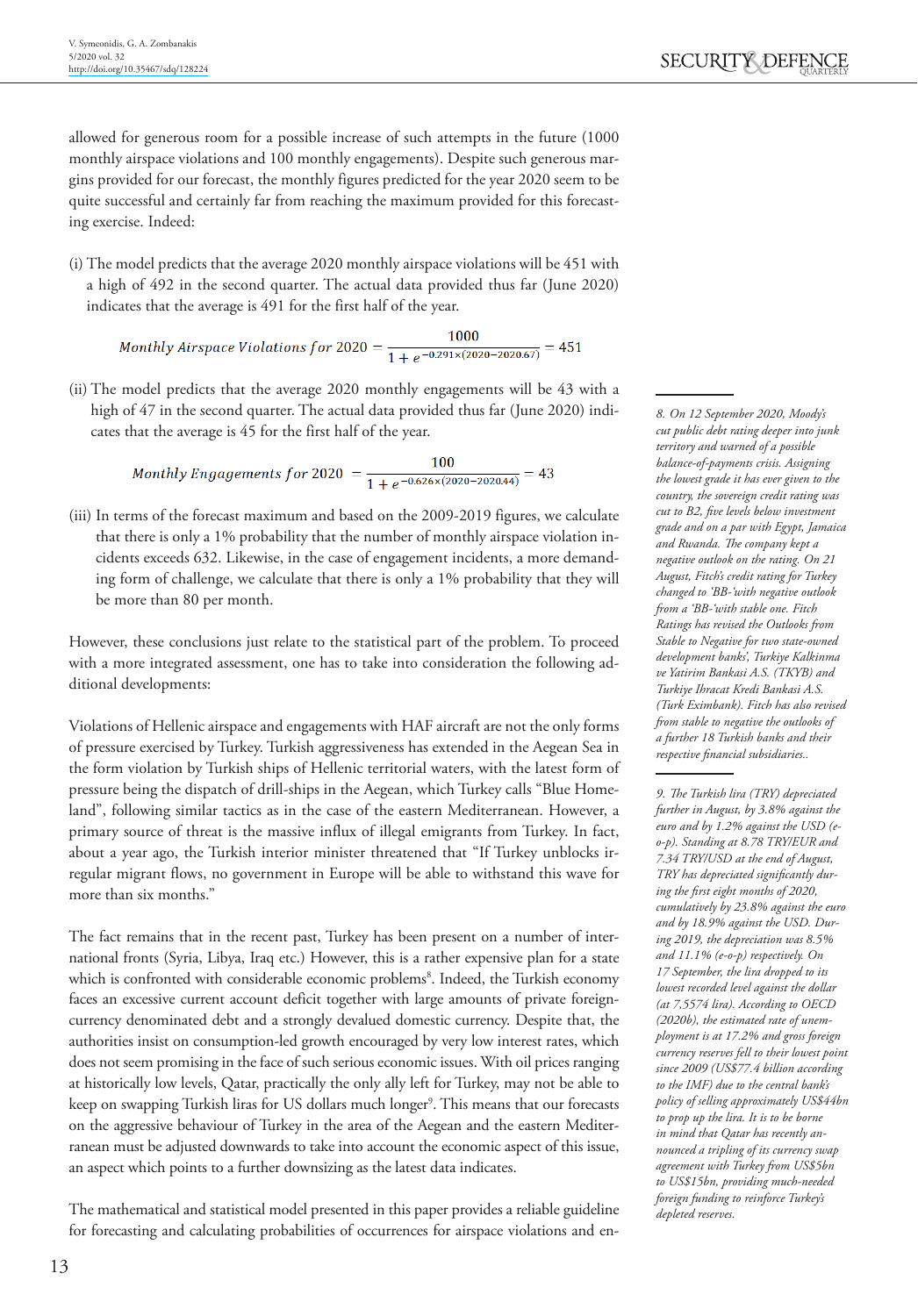gagements. However, its results require careful interpretation since our forecasts rely on the logistic model, which uses an exogenously determined fixed upper bound. More specifically, based on empirical and historical data, we impose a monthly airspace violations ceiling of 1,000 and a corresponding figure of 100 for monthly engagements. This model, therefore, is especially applicable for short- and medium-term forecasts during a time-period in which the number of available aircraft, pilots and resources is not expected to change dramatically. In light of this observation, it would be interesting to resort to further research on this technical topic involving the Hellenic sea-space violations by Turkey and the extent to which their pattern and intensity is similar to those studied herewith.

#### **Funding**

This research received no external funding.

#### **Disclosure statement**

No potential conflict of interest was reported by the authors.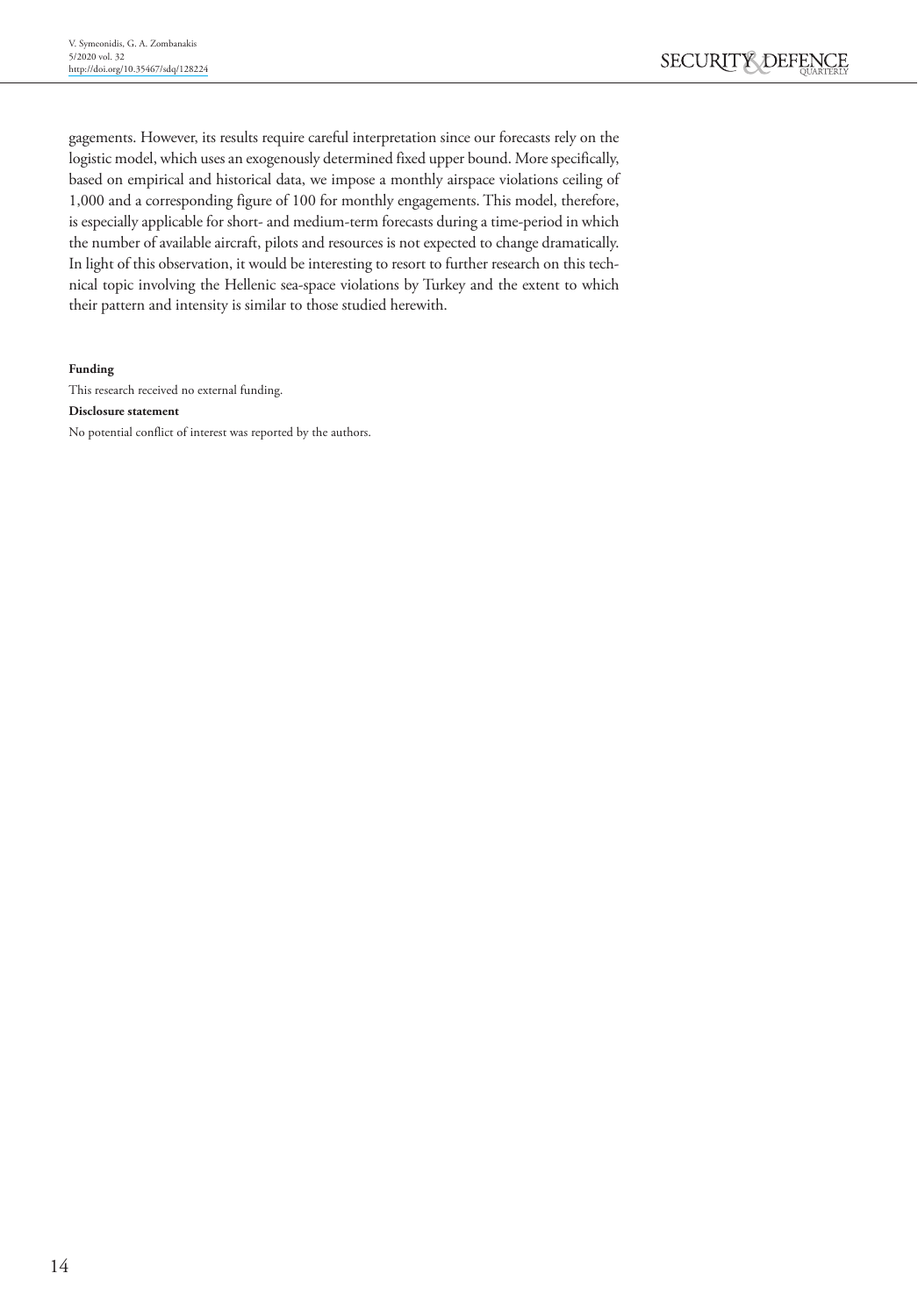## **References**

**Allen, L.** (2007) *An introduction to mathematical biology.* New Jersey: Prentice Hall/Pearson.

**Anderson, D., Sweeney, D., Williams, T., Camm, J., and Cochran, J.** (2018) *Statistics for business & economics.* Boston: Cengage Learning.

**Doulos, D., Katsaitis, O. and Zombanakis G. A.** (2020) 'How to make butter out of guns: The Turkish case and the Greek bitter lesson'. *The 2020 International Society of Military Sciences Conference*, Helsinki, Finland, 27-29 October, 2020.

**Edelstein-Keshet, L.** (1988) *Mathematical models in biology*. New York: Random House.

**Hellenic Air Force General Staff** (2020) *Violations of national airspace – Infringements of Air Traffic Regulations ICAO*. Available at: [https://geetha.mil.gr/paravaseis-paraviaseis/enaerios-choros-archeio-paravaseon-paravia](https://geetha.mil.gr/paravaseis-paraviaseis/enaerios-choros-archeio-paravaseon-paraviaseon/)[seon/](https://geetha.mil.gr/paravaseis-paraviaseis/enaerios-choros-archeio-paravaseon-paraviaseon/) (Accessed: 20 September, 2020).

**Hellenic Air Force Database** (2020) Available at: [https://geetha.mil.gr/paravaseis-paraviaseis/enaerios-choros](https://geetha.mil.gr/paravaseis-paraviaseis/enaerios-choros-archeio-paravaseon-paraviaseon/ )[archeio-paravaseon-paraviaseon/](https://geetha.mil.gr/paravaseis-paraviaseis/enaerios-choros-archeio-paravaseon-paraviaseon/ ) (Accessed: 20 September, 2020).

**IMF** (2020) Country Reports, Turkey. Available at: <https://www.imf.org/en/Countries/TUR> (Accessed: 10 October, 2020).

**McKendrick, A. G. and Kesava Pai, M.** (1912) 'XLV.—The rate of multiplication of micro-organisms: A mathematical study'. *Proceedings of the Royal Society of Edinburgh*, 31, pp. 649–653.

**McCool, J.** (2012) *Using the Weibull distribution: Reliability, modeling, and inference*. Hoboken, N.J.: Wiley & Sons.

**OECD** (2020a) *Turkey Economic Snapshot*, Available at: [http://www.oecd.org/economy/turkey-economic-snap](http://www.oecd.org/economy/turkey-economic-snapshot/)[shot/](http://www.oecd.org/economy/turkey-economic-snapshot/) (Accessed: 20 September, 2020).

**OECD** (2020b) *Turkey.* Available at:<https://data.oecd.org/turkey.htm> (Accessed: 15 September, 2020).

**Rinne, H.** (2009) *The Weibull distribution. A handbook*. Boca Raton, FL: Chapman & Hall/CRC Press.

**Weibull, W.** (1951) 'A statistical distribution function of wide applicability'. *Journal of Applied Mechanics, Transactions of the American Society of Mechanical Engineers*, 18(3), pp. 293– 297.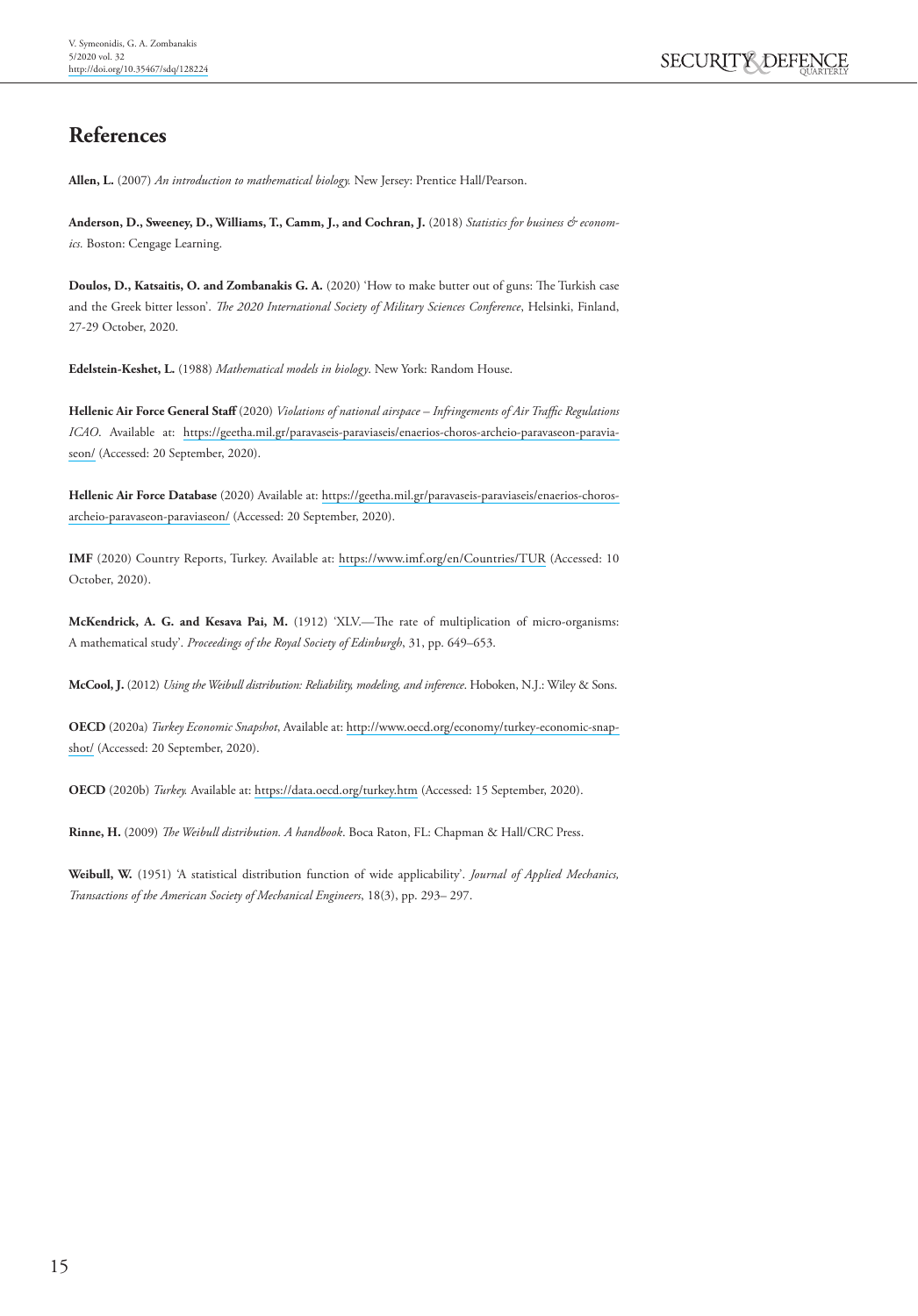#### **Appendix A: histograms**

We summarise the data for all 4 variables in histograms below. When presenting the data in histograms, we divide them into 11 classes (bins) using standard rules.



**Figure A1. Histograms for all four variables recorded**

The above histograms can be interpreted as follows: Throughout the 2009-2019 time period, there were 79 months during which 0 to 5 engagements occurred, there were 16 months during which 6 to 11 engagements occurred, etc.

Similarly, throughout the 2009-2019 period, there were 44 months during which 26 to 89 airspace violations occurred, there were 32 months during which 90 to 153 airspace violations occurred, etc.

#### **Appendix B: fitting a probability distribution for airspace violations**

Knowing if the monthly airspace violations follow a known probability distribution is a very useful tool for prediction and calculation of probabilities of event occurrences. Based on the overall shape of the histograms presented above, it is reasonable to assume that they follow a right-skewed distribution.

Applying the statistical method of Hypothesis Testing for goodness-of-fit, (Anderson *et al.*, 2018) we can show that the Weibull distribution is an appropriate choice for interpreting the behaviour of the THK in Hellenic air space violations.

The Probability Density Function of the Weibull distribution is given by

$$
f(x) = \frac{\beta}{\alpha} \left(\frac{x}{\alpha}\right)^{\beta-1} e^{-\left(\frac{x}{\alpha}\right)^{\beta}}
$$

where *α, β* are positive parameters. This distribution is widely used to model time-to-failure of components. We performed a goodness-of-fit Hypothesis Testing using the following steps:

We assume that the monthly violations follow this distribution. This constitutes the null hypothesis  $\mathrm{H}_\mathrm{o}.$  The alternative hypothesis  $\mathrm{H}_\mathrm{1}$  states that the data does not follow this distribution.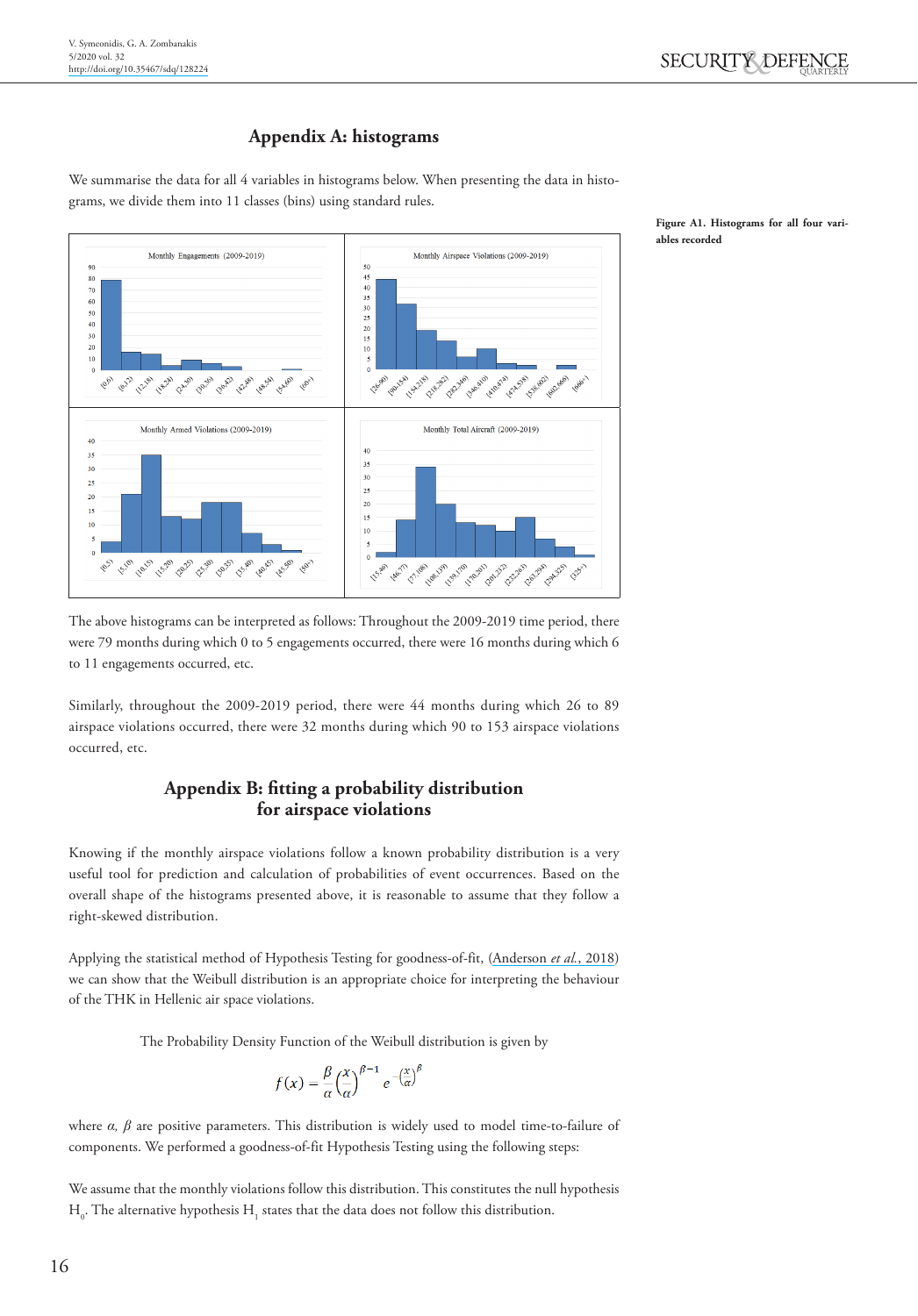We calculate the  $\chi^2$  (chi-squared) statistic with randomly chosen initial parameters  $\alpha$ ,  $\beta$ . This statistic is equal to  $\sum_i \frac{(O_1 - E_1)}{E_i}$ , where  $O_1$  is each observed value and  $E_1$  is the corresponding expected value based on the assumed distribution.

We use Microsoft Excel's Solver in order to minimise this sum, hence optimising the parameters *α, β*.

We find that if *α*=191,11 and *β*=1.28 we cannot reject the null hypothesis at the 5% significance level.

We illustrate the importance of this result with one example: Let us assume we want to calculate the probability that in a given month we will observe between 100 and 200 airspace violations. We can calculate the shaded area of Figure A2 using Microsoft Excel's command:

WEIBULL.DIST(200, 1.28, 191.11, 1) – WEIBULL.DIST(100, 1.28, 191.11, 1)





The result is approximately 0.299, which means that the shaded area, and therefore the probability of such an event, is approximately 29.9%.

The scaled probability for Q2 is 32.6%, while the probability for Q1, Q3, Q4 is 27.3%.

#### **Appendix C: fitting a probability distribution for engagements**

In a similar fashion, we performed a Hypothesis Test for goodness-of-fit for the monthly Engagement data. A Weibull distribution is again the most appropriate choice for interpreting the frequency of the engagements and incidents between HAF and THK, with optimised parameters and at the 5% significance level.

We illustrate the importance of this result with one example: Let us assume we want to calculate the probability that in a given month we will observe between 30 and 50 engagements. We can calculate the shaded area of Figure A3 using Microsoft Excel's command:

WEIBULL.DIST(50, 0.64, 7.31, 1) – WEIBULL.DIST(30, 0.64, 7.31, 1)



**Figure A3. Graph depicting the area (and hence probability) under the Weibull Distribution curve for engagements.**